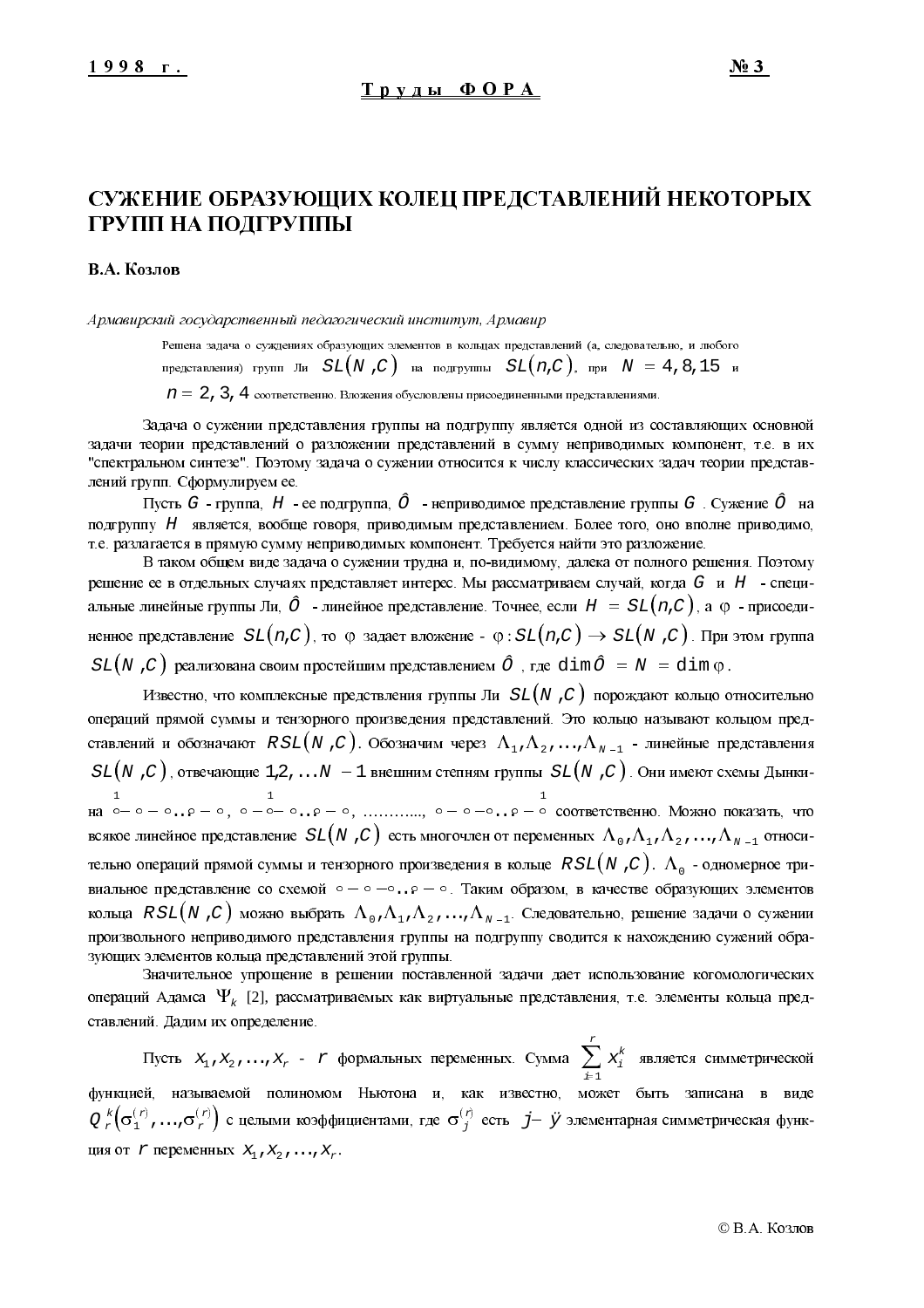Положим  $\Psi_k^x = Q_x^k(\Lambda_1, ..., \Lambda_r)$ . Здесь под суммой и произведением понимается прямая сумма и тензорное произведение представлений. Таким образом,  $\Psi_k^x$  - виртуальное представление, называемое операцией Адамса.

Как известно, присоединенное представление  $\varphi$  группы Ли  $SL(n, C)$  с точностью до эквивалентности определяется схемами Дынкина  $\circ$  - при  $n = 2$ ,  $\circ - \circ$  - при  $n = 3$ ,  $\circ - \circ - \circ$  -  $n = 4$  и т.д. В слу-<br>чае  $SL(2, C)$  представление  $\circ$  индуцирует вложение  $\circ$ :  $SL(2, C) \rightarrow SL(3, C)$ , где  $SL(3, C)$  задана простейшим представлением  $\Lambda_1$  со схемой  $\overline{\circ}$  –  $\circ$ .

Справедлива следующая очевидная лемма (здесь и в дальнейшем сужение представления  $\Phi$  на  $\varphi$ обозначается  $\Phi(\varphi)$ ).

$$
\text{Lemma 1. } \Lambda_1 \begin{pmatrix} 2 \\ 0 \end{pmatrix} = \begin{pmatrix} 2 \\ 0 \end{pmatrix}, \Lambda_2 \begin{pmatrix} 2 \\ 0 \end{pmatrix} = \begin{pmatrix} 2 \\ 0 \end{pmatrix}.
$$

В доказательстве следующих двух лемм использован прием, который продемонстрируем на примере  $RLS(8,C)$ .

По определению 
$$
\Psi_1 = \Lambda_1
$$
,  $\Psi_2 = \Lambda_1^{\otimes 2} - 2\Lambda_2$ . Очевидно,  $\Lambda_1 \begin{pmatrix} 1 & 1 \ 0 & 0 \end{pmatrix} = \begin{pmatrix} 1 & 1 \ 0 & 0 \end{pmatrix}$    
Представим  $\Lambda_2$  в виде

$$
\Lambda_2 = \frac{1}{2} \Big( \Lambda_1^{\otimes 2} - \Psi_2 \Big) = \frac{1}{2} \Big( \Psi_1^{\otimes 2} - \Psi_2 \Big), \tag{1}
$$

$$
\Psi_1 \begin{pmatrix} 1 & 1 \\ 0 & 0 \end{pmatrix} = \Lambda_1 \begin{pmatrix} 1 & 1 \\ 0 & 0 \end{pmatrix} = \begin{pmatrix} 1 & 1 \\ 0 & 0 \end{pmatrix}.
$$
 (2)

В силу свойств операций  $\Psi_k$ :

$$
\Psi_2\begin{pmatrix} 1 & 1 \\ 0 & 0 \end{pmatrix} = \Psi_2\begin{pmatrix} 1 & 0 \\ 0 & 0 \end{pmatrix} \circ \phi_2\begin{pmatrix} 1 & 0 \\ 0 & 0 \end{pmatrix} = \Psi_2\begin{pmatrix} 1 & 0 \\ 0 & 0 \end{pmatrix} \otimes \Psi_2\begin{pmatrix} 1 & 0 \\ 0 & 0 \end{pmatrix} - \Psi_2\begin{pmatrix} 0 & 0 \end{pmatrix}, \tag{3}
$$

С другой стороны

$$
\Psi_2\begin{pmatrix} 1 \\ \circ - \circ \end{pmatrix} = \Lambda_1^{\otimes 2} \begin{pmatrix} 1 \\ \circ - \circ \end{pmatrix} - 2\Lambda_2 \begin{pmatrix} 1 \\ \circ - \circ \end{pmatrix},
$$

$$
\Psi_2\begin{pmatrix} 1 \\ \circ - \circ \end{pmatrix} = \Lambda_1^{\otimes 2} \begin{pmatrix} 1 \\ \circ - \circ \end{pmatrix} - 2\Lambda_2 \begin{pmatrix} 1 \\ \circ - \circ \end{pmatrix}.
$$

Таким образом можно найти  $\Psi_2\begin{pmatrix} 1 & 1 \\ 0 & 0 \end{pmatrix}$ . Тогда  $\Lambda_2\begin{pmatrix} 1 & 1 \\ 0 & 0 \end{pmatrix}$  вычисляется по формуле

$$
\Lambda_{2}\begin{pmatrix} 1 & 1 \ 0 & 0 \end{pmatrix} = \frac{1}{2} \begin{pmatrix} \Psi_{1}^{\otimes 2} \begin{pmatrix} 1 & 1 \ 0 & 0 \end{pmatrix} - \Psi_{2} \begin{pmatrix} 1 & 1 \ 0 & 0 \end{pmatrix}.
$$
  
\n
$$
\text{Lemma 2. } \Lambda_{1}\begin{pmatrix} 1 & 1 \ 0 & 0 \end{pmatrix} = \begin{pmatrix} 1 & 1 \ 0 & 0 \end{pmatrix} = \begin{pmatrix} 1 & 1 \ 0 & 0 \end{pmatrix} = \begin{pmatrix} 3 & 1 \ 0 & 0 \end{pmatrix} = \begin{pmatrix} 3 & 1 \ 0 & 0 \end{pmatrix} = \begin{pmatrix} 3 & 1 \ 0 & 0 \end{pmatrix} = \begin{pmatrix} 3 & 1 \ 0 & 0 \end{pmatrix} = \begin{pmatrix} 3 & 1 \ 0 & 0 \end{pmatrix} = \begin{pmatrix} 3 & 1 \ 0 & 0 \end{pmatrix} = \begin{pmatrix} 3 & 1 \ 0 & 0 \end{pmatrix} = \begin{pmatrix} 2 & 2 \ 0 & 0 \end{pmatrix} = \begin{pmatrix} 1 & 1 \ 0 & 0 \end{pmatrix} = \begin{pmatrix} 2 & 2 \ 0 & 0 \end{pmatrix} = \begin{pmatrix} 1 & 1 \ 0 & 0 \end{pmatrix} = \begin{pmatrix} 2 & 1 \ 0 & 0 \end{pmatrix} = \begin{pmatrix} 1 & 1 \ 0 & 0 \end{pmatrix} = \begin{pmatrix} 2 & 1 \ 0 & 0 \end{pmatrix} = \begin{pmatrix} 1 & 1 \ 0 & 0 \end{pmatrix} = \begin{pmatrix} 2 & 2 \ 0 & 0 \end{pmatrix} = \begin{pmatrix} 3 & 3 \ 0 & 0 \end{pmatrix} = \begin{pmatrix} 1 & 1 \ 0 & 0 \end{pmatrix} = \begin{pmatrix} 1 & 1 \ 0 & 0 \end{pmatrix} = \begin{pmatrix} 1 & 1 \ 0 & 0 \end{pmatrix} = \begin{pmatrix} 1 & 1 \ 0 & 0 \end{pmatrix} = \begin{pmatrix} 1 & 1 \ 0 & 0 \end{pmatrix} = \begin{pmatrix} 1 & 1 \ 0 & 0 \end{pmatrix} = \begin{pmatrix} 1
$$